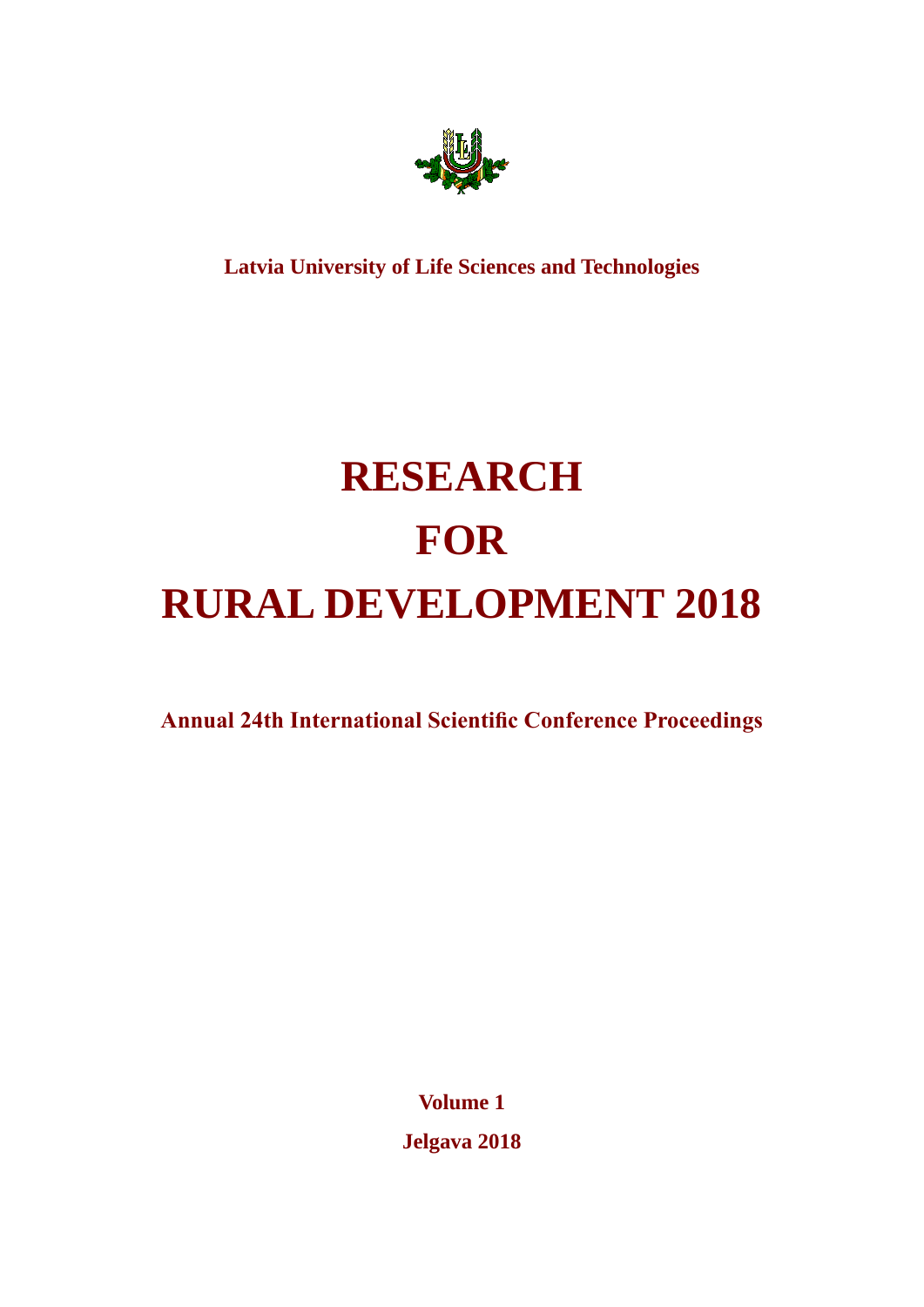

LATVIA UNIVERSITY OF LIFE SCIENCES AND TECHNOLOGIES

ONLINE ISSN 2255-923X RESEARCH FOR RURAL DEVELOPMENT 2018 Volume No 1 2018 ISSN 1691-4031 http://www2.llu.lv/research\_conf/proceedings.htm

# *ORGANIZING COMMITTEE*

**Ausma Markevica**, Mg.sc.paed., Mg.sc.soc., Mg.sc.ing., Research coordinator, Research and Project Development Center, Latvia University of Life Sciences and Technologies

**Zita Kriaučiūniene**, Dr.biomed., Senior Manager of the Research Department, Aleksandras Stulginskis University

**Nadežda Karpova-Sadigova**, Mg.sc.soc., main manager of Studies Center, Latvia University of Life Sciences and Technologies

# *SCIENTIFIC COMMITTEE*

## **Chairperson**

Professor **Zinta Gaile**, Dr.agr., Latvia University of Life Sciences and Technologies

## **Members**

Professor **Andra Zvirbule**, Dr.oec., Latvia University of Life Sciences and Technologies Professor **Irina Arhipova**, Dr.sc.ing., Latvia University of Life Sciences and Technologies Associate professor **Gerald Assouline**, Dr.sc. soc., Director of QAP Decision, Grenoble, France Professor **Inga Ciproviča**, Dr.sc.ing., Latvia University of Life Sciences and Technologies Professor **Signe Bāliņa**, Dr.oec., University of Latvia Professor **Aivars Kaķītis**, Dr.sc.ing., Latvia University of Life Sciences and Technologies Associate professor **Antanas Dumbrauskas**, Dr.sc.ing., Aleksandras Stulginskis University Associate professor, Senior researcher **Āris Jansons**, Dr.silv., Latvian State Forest Research Institute 'Silava', Latvia University of Life Sciences and Technologies Associate professor **Jan Žukovskis**, Dr.oec., Aleksandras Stulginskis University

## *TECHNICAL EDITORS*

**Santa Treija Signe Skujeniece © Latvia University of Life Sciences and Technologies, 2018**

The ethic statements of the conference 'Research for Rural Development 2018' are based on COPE's Best Practice Guidelines: http://www2.llu.lv/research\_conf/proceedings.htm

DOI and similarity check:



Brand Philos: http://www2.llu.lv/research<br>
arity check:<br> **Crossref**<br>
I indexed: The Proceedings of proportional Philosophe<br>
Reflexive logonomic published by Latvia Units for Rural Development' published by Latvia University of Agriculture since 1994 and has been approved and Approved and indexed: The Proceedings of previous Annual International Scientific Conferences 'Research indexed in to databases: AGRIS; CAB ABSTRACTS; CABI full text; EBSCO Academic Search Complete; Web of Science ™- Clarivate Analytics (former Thomson Reuters); Thomson Reuters Elsevier SCOPUS.

Editorial office: Latvia University of Life Sciences and Technologies, Lielā ielā 2, Jelgava, LV-3001, Latvia Phone: + 371 630 05685; e-mail: Ausma.Markevica@llu.lv

Printed and bound in "Drukātava"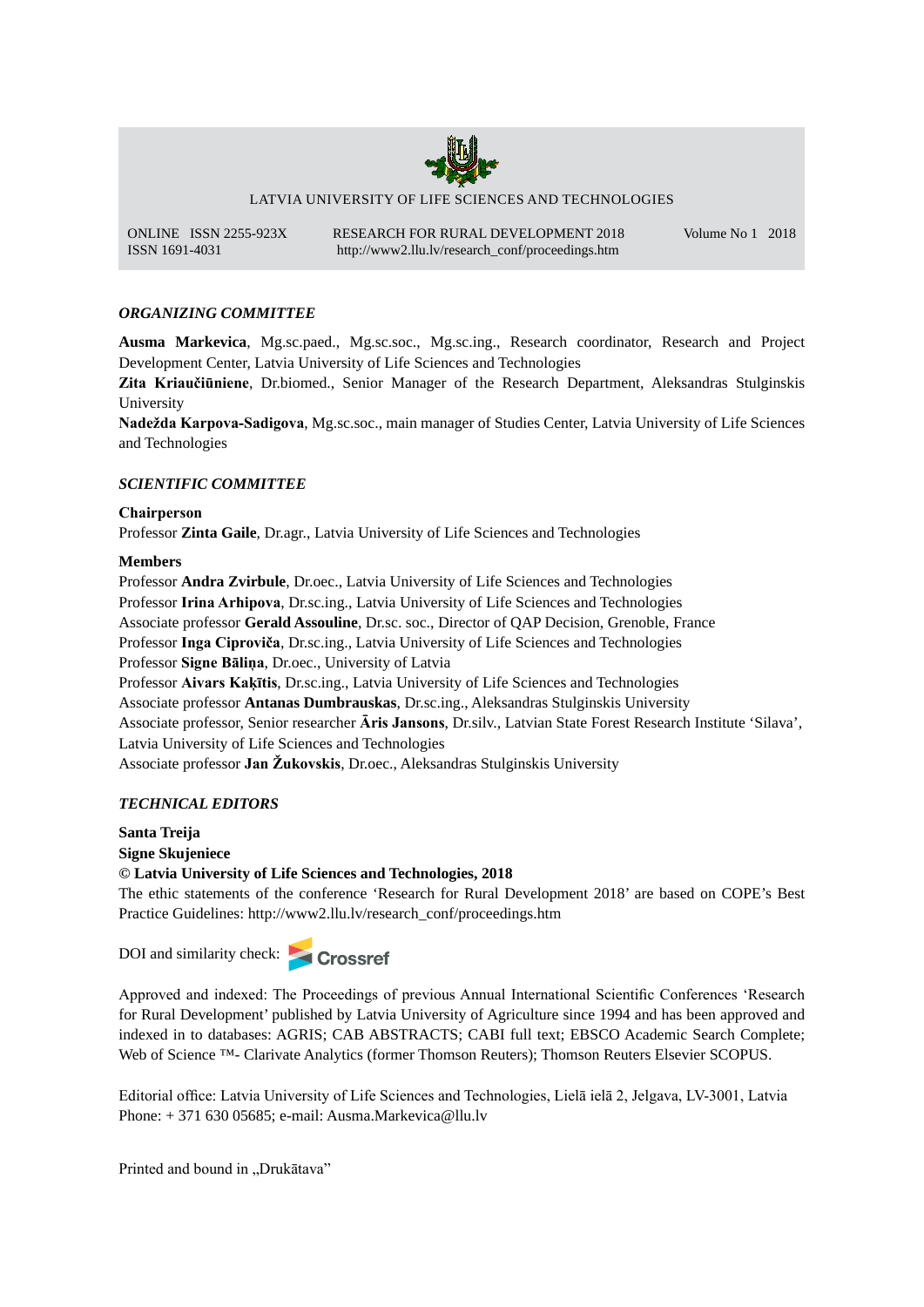# **STRUCTURE OF MATURE MIXED PINE-AND-SPRUCE STANDS ON POSTAGROGENIC LANDS IN LENINGRAD REGION, RUSSIA**

#### **Dmitry Danilov1** , **Natalia Belyaeva2** , **Sergey Janusz<sup>1</sup>**

<sup>1</sup>Leningrad Scientific Research Institute of Agriculture "BELOGORKA", Russia 2 Saint-Petersburg State Forest Technical University named after S.M. Kirov, Russia stown200@mail.ru; galbel06@mail.ru; btkwood@mail.ru

#### **Abstract**

The objective of this study is to assess the qualitative and quantitative characteristics of pine (*Pinus sylvestris*) and spruce (*Picea abies*) stands growing on lands that were previously in agricultural use in the Leningrad region. Sample areas of mature mixed pine-and-spruce prevailing stands were studied. The taxation has revealed that the average height and diameter of the stands under study are greater than those in mixed modal stands of these species on forest lands. The analysis of the results of the study was performed by dispersion, correlation and ranking methods. To determine the competitive relationship between species, the coefficients of skewness, and kurtosis were calculated. For coniferous stands growing on former arable lands, the distribution of diameter classes for pine and spruce differ depending on the prevalence of species. The predominance of one of the coniferous species in the stands leads to an aggravation of competition, which manifests itself in positive coefficients of asymmetry. The skewness indicators and the kurtosis of tree trunks distribution clearly demonstrate the strengthening and weakening of competitive relationships in the stand. Competitive relationships between species are more balanced in stand compositions that include more than half of spruce and about 40% of pine, which results in the largest volume of stemwood. A more powerful root zone of trees in the former arable soil allows mixed stands of spruce and pine to produce a larger volume of wood than in pure stands of pine and spruce for the investigated region.

**Key words:** former arable land, taxation indicators, stands of spruce and pine, a series of distribution in terms of thickness, skewness and kurtosis.

#### **Introduction**

At present, the number of areas covered with tree vegetation on the lands formerly used in agricultural use is increasing. This trend is observed on most continents of the world, only the scale of what is happening is different. The reasons for this process have a social basis and are caused by a number of economic and political factors. In many European countries, the use of former agricultural land for the cultivation of cultivated stands of timber is an adopted land use practice. In Europe, there has been an increase in the forest area due to afforestation and forest expansion to abandoned agricultural lands since the 19th century. Secondary forest succession has played a significant role in changing the land cover in European mountains over the past few decades (McDonald *et al.*, 2000). Natural shoot reforestation on former agricultural lands reflects a decline in traditional agricultural practices that can be observed all over the world. In Western Europe, this often occurs on fallow pastures and in places with steep slopes, poor soils or underdeveloped road infrastructure (Hansen *et al.*, 2010).

In France, the process of reforestation is now mainly on the territory of agricultural land that is inconvenient for cultivation as well as on abandoned areas. For the last century the territory of forests in France has increased by 6 million hectares, despite the fact that during this time the volumes of forest extraction increased. The issue of abandoned agricultural land is of current interest in Mediterranean European countries, such as Spain, Portugal and

Italy. Already in 1950, it was observed that the land ceased to be used for traditional farming purposes as meadows, and arable land converted into naturally grown forests. This was mainly due to the fact that the areas are hilly and difficult to engage in agricultural activities. In these countries, afforestation is one of the most acceptable ways to use abandoned land. In Switzerland over the past few decades, the natural growth of forests has replaced most of the agricultural land in the Swiss mountains (Graf *et al.*, 2005).

In Scandinavian countries, the use of postagrogenic land for the cultivation of forest plantations is an established practice.

In the countries of Eastern Europe over the past decades, the number of forest plantations on lands that were previously actively used in agriculture has increased. In the Czech Republic, the increase in the share of forests on former agricultural lands is associated with new land use changes and agricultural depressions in the 1990s (Macků, 2006). Nowadays investigations are carried out on the effect of natural regeneration of tree species on postagrogenic lands on the soil (Holubík *et al.*, 2014), including the Polish Carpathians (Kozak, 2010).

In Poland on the whole, the extent of afforestation on state lands will be 4500 – 4600 hectares by 2020. Forecasts show that the average annual area of afforestation on private lands will not exceed 2500 hectares by 2020. In general, we can expect that in Poland for the period 2015 – 2020 will be carried out reforestation of 20 thousand hectares of agricultural land.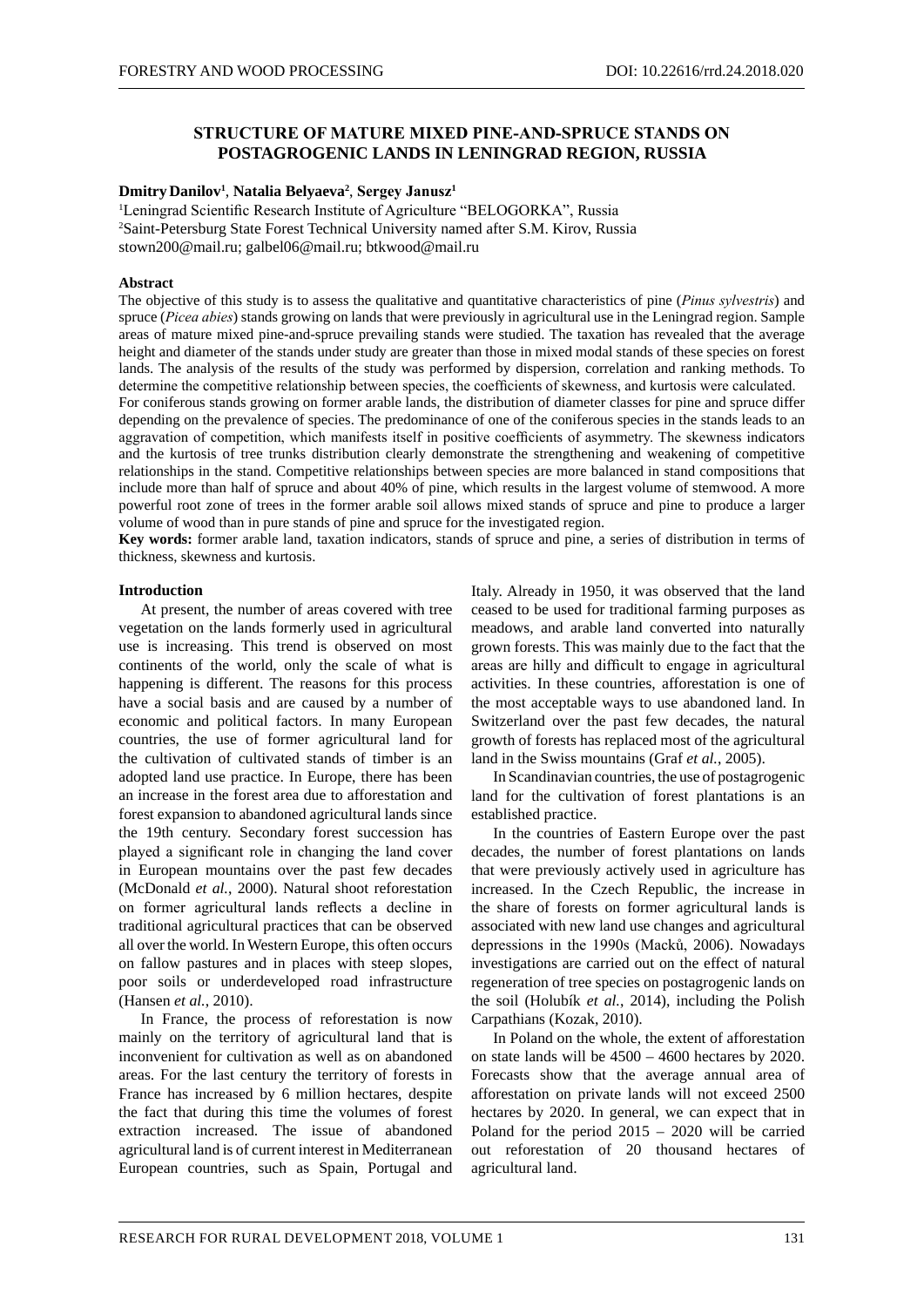The abandonment of lands and the secondary succession of forests played a significant role in changing the soil and vegetation cover and increasing the forest cover in the foothills of many European countries over the past few decades (Bowena *et al*., 2007).

In the Baltic countries, the process of using former agricultural lands for the cultivation of tree species also takes place. This is one of the most popular measures for the use of abandoned agricultural land In Lithuania, thanks to which they can be involved again in economic circulation. In Estonia, attempts are also made to use abandoned land for afforestation, and the possibility of using abandoned land in the field of bioenergy is being considered (Kukk *et al.*, 2010).

In Latvia, especially since 1990, the appearance of abandoned lands and natural growth of forests have become an integral part of the Latvian rural landscape (Ruskule *et al.*, 2012).

In North America, in Canada and the US, as well on agricultural land where, due to economic reasons, it is not profitable to grow agricultural products, plantations from various tree species are created to expedite the production of woody biomass (Bowena *et al.*, 2007; Flinn & Vellend, 2005).

The studies carried out show that in Canada due to efforts to afforest agricultural land, highly productive forests can be restored and it is recommended to use local coniferous species for afforestation as the first step towards the restoration of coniferous forests in the areas that have been converted for agriculture and subsequently abandoned (Shi, 2010). In some regions of the USA, forests on former agricultural lands account for up to 80% of the current forest cover (Foster, 1992; Grashof-Bokdamand & Geertsema, 1998).

In South America, the use of this category of land for forest growth can be noted in Mexico (Muñiz-Castro, Williams-Linera, & Benay, 2006). Natural regeneration is investigated in abandoned old fields after intensive use of agricultural land in the areas originally covered by the Brazilian Atlantic forests (Silvestrini *et al.*, 2012).

In Russia, this problem is also relevant at the present time. According to different estimates, from 40 to 50 million hectares of land have been derived from active agricultural production since 1991. More than a million hectares of postagrogenic land in many regions of the country were overgrown with tree and shrub vegetation. In many areas of the postagrogenic land, full-scale coniferous stands are formed (Utkin *et al*., 2002; Paramonov & Gryazkin, 2006; Romanenko, 2008; Golubeva, 2015; Telesnina, 2015; Danilov *et al.*, 2016; Novoselova, Zalesov, & Magasumova, 2016; Yurovskih & Magasumova, 2017). The process of renewal of tree vegetation on former agricultural lands

is particularly active in the European part of Russia. In the North-West region, according to different data in Pskov, Novgorod, and Leningrad regions, more than a third of the agricultural land has already been renewed by tree species (Lyury, Goryachkin, & Karavaeva, 2010). This trend is also observed in the Arkhangelsk region and Karelia (Sokolov, 1978; Golubeva, 2015).

The study of the qualitative and quantitative characteristics of the stands of pine and spruce growing on former agricultural lands has not so many publications. A small number of works have been published on this issue in Western Europe. A number of works have been published in Belarus on the topic of growing pine and birch on sandy loamy soils, derived from agricultural use. In Russia, it is necessary to note the works of Lohov, 2011; Golubeva, 2015; Danilov, 2015, and others, in which the taxation characteristics of pine and spruce stands growing on old plow lands were considered. Particularly noteworthy are the studies on the accelerated cultivation of pine and spruce on postagrogenic lands in Pskov and Leningrad regions. In the works of Sennov (2003) and Alyatin (2006), spruce forests that were renewed on the former arable lands of the Leningrad region are considered, which are characterized by increased productivity and have a stock of  $300 - 500$  m<sup>3</sup> to the age of  $80 - 100$ years.

Thus, the problem of pine and spruce stands growing on postagrogenic lands and their management is relevant for the science and practice of forestry.

## **Materials and Methods**

The experimental sites are located in the northwestern part of the taiga-forest zone, which determines the dominance of sod-podzolic soils in the soil cover and is confined to the landscape area of the northern part of the Oredezhsky plateau on Devonian sandstones. We examined the areas of mixed coniferous pine and spruce stands that were renewed on former arable lands in the early forties of the last century and have reached the age of 70- 80 in the Gatchina district of the Leningrad region (59°20'07.84"N 30°09'12.35"E / 59°20'17.8"N 30°09'20"E). The sample areas under study have similar thickness of stand  $(600 - 650$  trees per ha). Masses of stones along the edges of former arable fields point to the fact that the areas were previously used for agriculture, which is also confirmed by the cartographic data of the Russian Empire of the early twentieth century. This forest area is located within the elevated sand watershed of the Oredezh River.

Growth plots of  $0.3 - 0.5$  hectares have been laid using portable GPSMAP 64 navigators, with boundary markers. Varying the sizes of the registration areas is connected with the necessary quantity of coniferous trees on a sample of at least 250 pieces.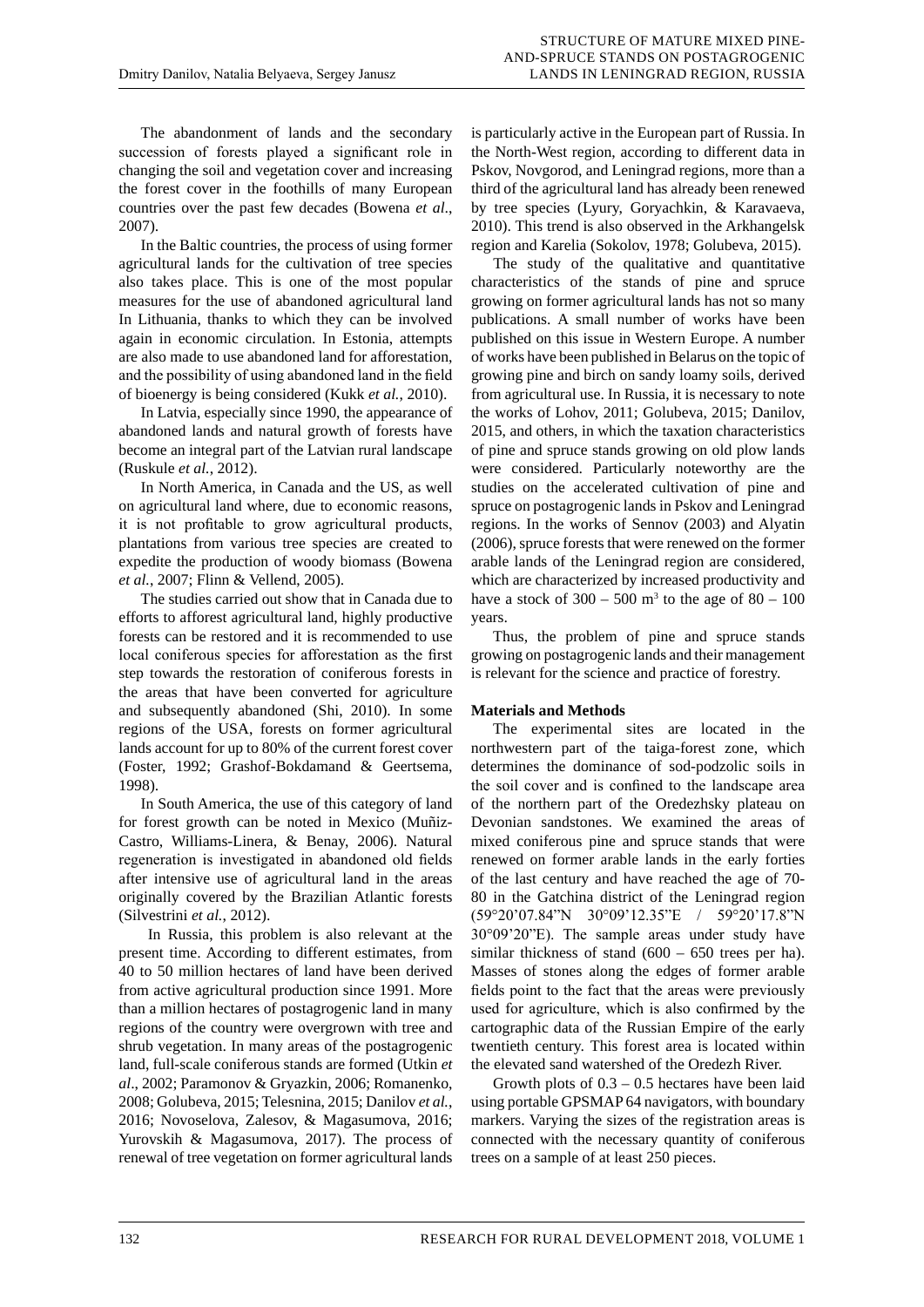The valuation of the stand has been carried out according to the methods generally accepted in silvicultural surveys. To determine the age, Pressling's incremental drill was used to take bore cores by the root neck of the trees according to the steps of the diameter classes. From each diameter class, two cores were taken to determine the average age. On each plot, at least 30 cores were taken. Cores were polished and processed on a scanning device with resolution 1200 dots per inch, allowing for high-resolution pictures. This was followed GIS-treatment to determine quantity of annual rings using Panorama 10 software. Soil profile cuts were made on each experimental site in order to determine the granulometric composition and the thickness of the soil horizons.

The obtained quantitative data of the biometric parameters of the stand were processed with the help of a package of applied computer programs. To determine the competitive interaction between species, asymmetry and excess coefficients were calculated. Statistical processing was carried out by means of the program Statistica 11. To determine normality of data distribution, Shapiro-Wilk's W-test was used. The results obtained were subjected to ANOVA, correlation and rank analyses.

## **Results and Discussion**

Analysis of soil sections on experimental sites showed a clear relationship between the prevalence of pine or spruce depending on the underlying rock. The stand with a predominance of pine is confined to the postagrogenic soil underlain by sandy loam and spruce dendrocenosis grows on a postagrogenic soil that has preserved arable horizon of 20 – 30 cm thickness with traces of podsolization, since a pronounced layer of forest soil with a thickness of up to 10 cm was formed on the top. For a pine stand, the arable horizon has a smaller thickness of  $15 - 20$ , and the process of podsolization is less pronounced on it - there are no obvious whitish stains. The soil horizon formed during the growth of the pine stand is  $5 - 7$  cm thick.

The conditions for the growth of these stands correspond to I<sup>a</sup> quality class for coniferous stands of spruce and pine for the region of study as well as the age. The average reserves of quality class I stands growing on forest lands in the study area at this age make up from 396 to 417  $m<sup>3</sup>$  for pure pine stands and from 411 to  $457 \text{ m}^3$  for spruce. For modal mixed stands with a predominance of the pine stock is 260 m<sup>3</sup>, and for a larger share of the spruce, the reserve is 300 m3 on forest lands in the most productive growing conditions. The data of forest stand valuation given in Table 1 show that the average height and diameter of pine and spruce stands exceed those of the modal pine and spruce stands and correspond to those of pure stands of these species. It is significant that the stocks of the examined stands are higher than those in the pure stands of pine and spruce. The largest reserve

#### Table1

| Research object #1. With a predominance of spruce |                |          |               |              |                   |        |                   |  |  |  |
|---------------------------------------------------|----------------|----------|---------------|--------------|-------------------|--------|-------------------|--|--|--|
| Species                                           | Composition, % | A, years | $D_{av}$ , cm | $H_{av}$ , m | G, m <sup>2</sup> | N/ha   | M, m <sup>3</sup> |  |  |  |
| Spruce                                            | 87             | 80       | 32.5          | 30.2         | 31.5              | 380    | 431               |  |  |  |
| Pine                                              | 11             | 85       | 35.7          | 27.9         | 4,9               | 50     | 55                |  |  |  |
| Aspen                                             | 0.5            | 50       | 17.4          | 21.7         | 0.2               | $\tau$ | 2                 |  |  |  |
| Birch                                             | 1.5            | 60       | 19.4          | 22           | $\mathbf{1}$      | 33     | 9                 |  |  |  |
| Total:                                            |                |          | 32.6          | 30           | 37.5              | 470    | 497               |  |  |  |
| Research object #2 With spruce predominance       |                |          |               |              |                   |        |                   |  |  |  |
| Spruce                                            | 55             | 80       | 27.1          | 28.2         | 23.3              | 405    | 309               |  |  |  |
| Pine                                              | 38             | 85       | 35.2          | 27.8         | 18.9              | 197    | 215               |  |  |  |
| Aspen                                             | 5              | 50       | 29.3          | 25.7         | 2.3               | 34     | 27                |  |  |  |
| Birch                                             | $\overline{2}$ | 60       | 18.0          | 21.6         | 1.4               | 54     | 14                |  |  |  |
| Total:                                            |                |          | 30.1          | 28.0         | 45.9              | 690    | 565               |  |  |  |
| Research object #3. With pine predominance        |                |          |               |              |                   |        |                   |  |  |  |
| Pine                                              | 59             | 85       | 31.2          | 27.4         | 24                | 316    | 269               |  |  |  |
| Spruce                                            | 32             | 80       | 21.8          | 25.4         | 11.8              | 316    | 148               |  |  |  |
| Aspen                                             | 4              | 50       | 33.8          | 26.2         | 1.4               | 16     | 18                |  |  |  |
| Birch                                             | 5              | 60       | 24.6          | 24.7         | 2                 | 41     | 22                |  |  |  |
| Total:                                            |                |          | 27.8          | 26.5         | 39.2              | 689    | 457               |  |  |  |

#### **Taxation characteristics of pine and spruce stands on postagrogenic lands**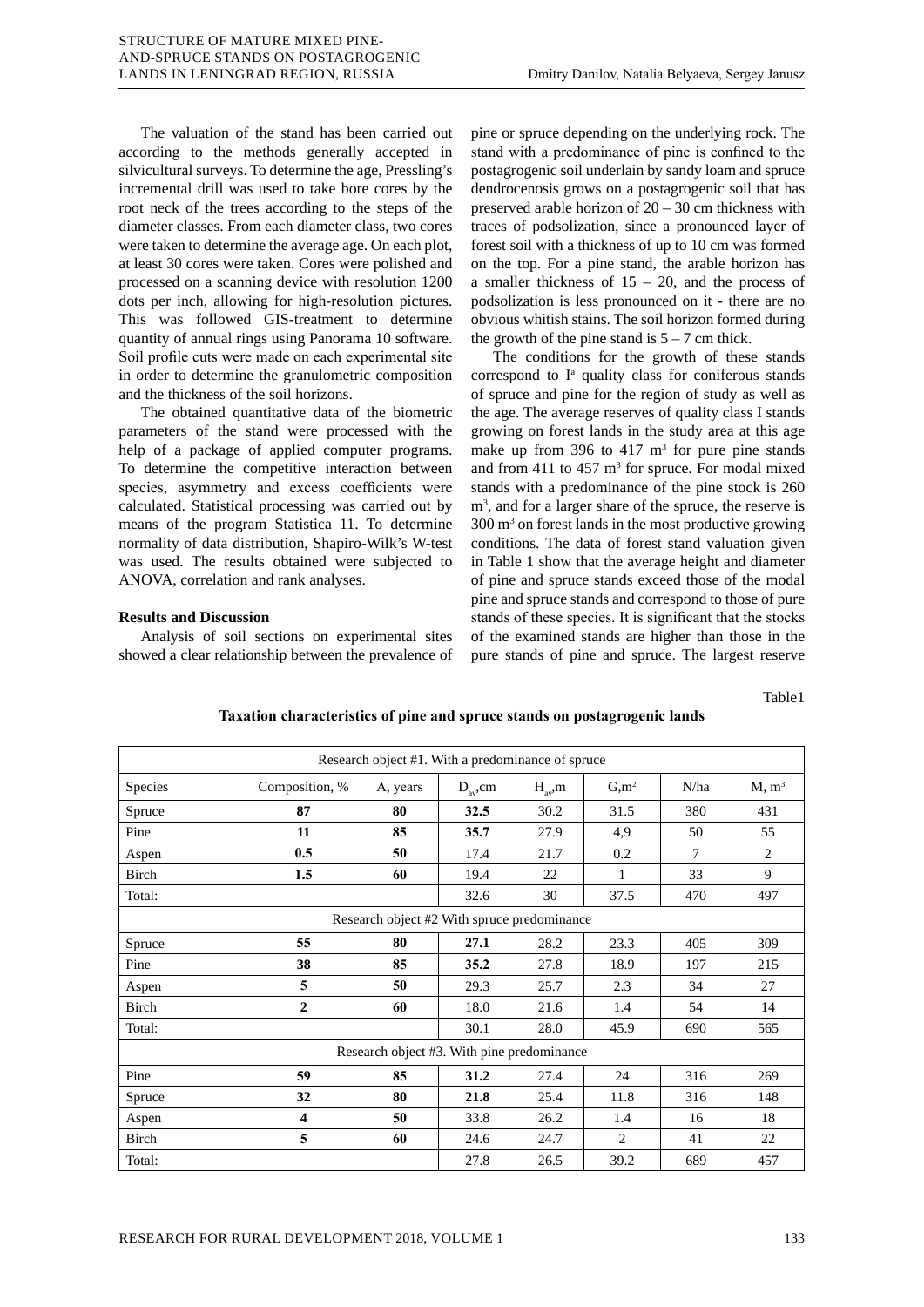

of the conifers on the  $514 \text{ m}^3$  plantation on the plots under study is observed with a share of spruce being more than 55% in the stand and 38% of pine.

For coniferous stands growing on former arable land, the distribution series for class diameters for pine and spruce differ depending on the prevalence of this or that rock (Figs.  $1 - 3$ ). The distribution of trees by class diameters of the pine part of the stand varies with the increase in the composition of pine plantation from abnormal to normal distribution. For a stand where spruce dominates in the composition, the series of tree distribution by class diameters has a normal distribution schedule. As the share of spruce in the stand composition decreases, the distribution diagram acquires a left slope of curve. This can be explained by the greater participation of trees of smaller thicknesses that belong to the younger spruce generation and are 10 – 20 years younger than the main maternal canopy. It is likely to be associated with the greater translucence of the pine canopy under which spruce grows successfully, whereas under the maternal canopy there is a competition for photosensitive resources.



In previous studies (Danilov & Ishuk, 2014), the distribution of pine trees according to the diameter class in mixed coniferous stands that were not affected by logging is different from that in the stands of the same age on postagrogenic lands that we examined. On the forest lands, when the pine element is dominating in a mixed stand, we observed the left slope in the curve in the distribution diagrams and lesser representation of trees in the diameter class because of the loss of trees. The distribution diagrams of rows of spruce trunks in forest phytocenoses have a reverse difference from the examined stands. With an increase in the proportion of spruce in the stand composition, the distribution diagram shows the right slope of the curve, which is indicative of a fewer number of trees belonging to smaller thickness steps of trunks.

The skewness index of the distribution series along the thickness steps can be considered as a quantitative indicator of the development measure of the stand and the intensity of interspecies relations.

The distribution curves of trees by diameter show the degree of cenotic heterogeneity of a particular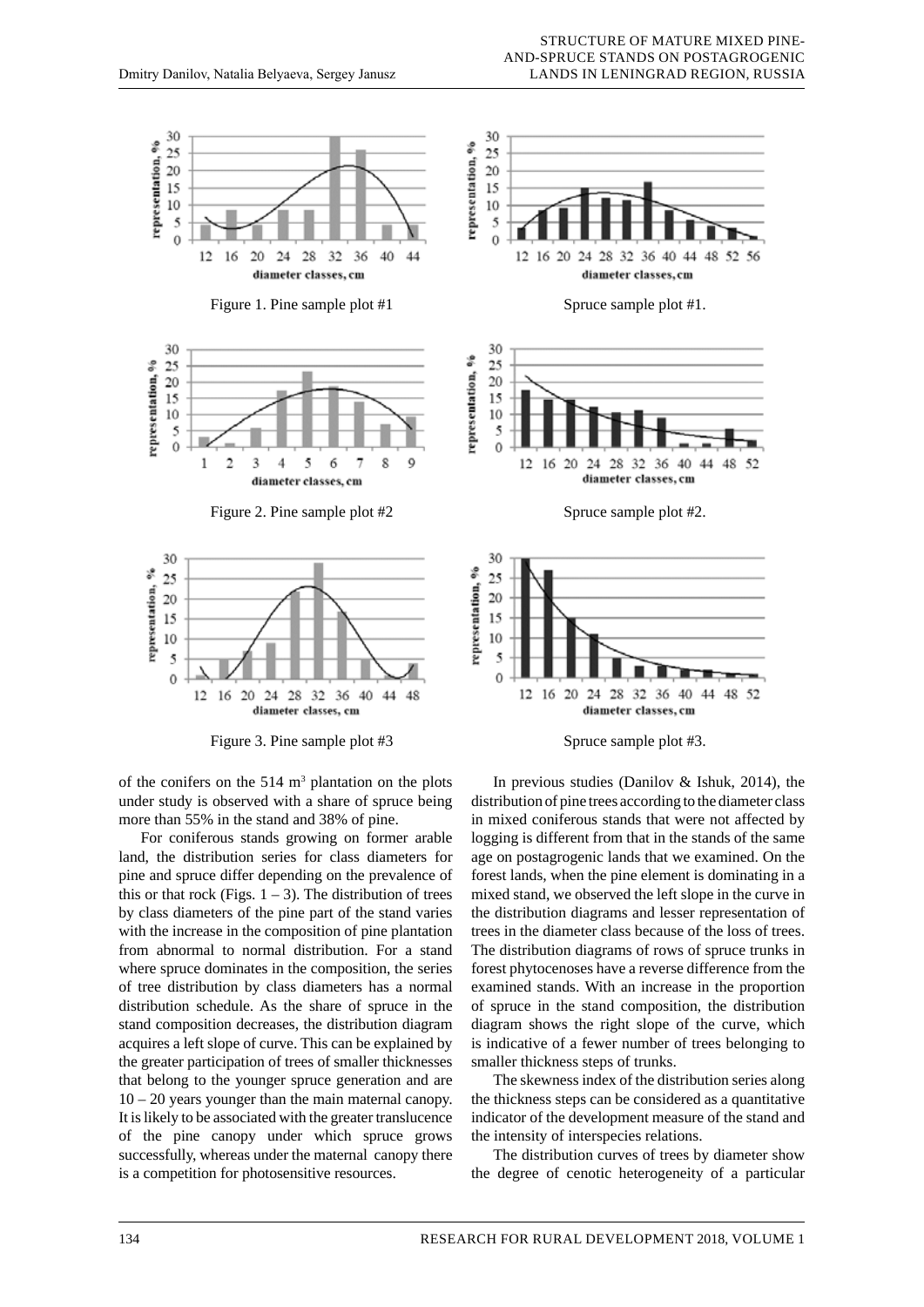| Sample plot     |          |       |          |          |        |       |  |
|-----------------|----------|-------|----------|----------|--------|-------|--|
|                 | spruce   | pine  | spruce   | pine     | spruce | pine  |  |
| <b>Skewness</b> | $-0.917$ | 0.762 | $-1.338$ | $-1.182$ | 0.266  | 0.198 |  |
| Kurtosis        | 0.270    | 1.499 | $-0.262$ | 0.438    | 1.292  | 1.131 |  |

stand. Experimental distribution curves with respect to diameter do not always follow the law of normal distribution. The calculated indicators of skewness and kurtosis for mixed coniferous stands were interpreted from the ecological and silvicultural points of view on the basis of the above provisions. The values of the skewness and kurtosis coefficients are reliable at the 5% level.

STRUCTURE OF MATURE MIXED PINE-AND-SPRUCE STANDS ON POSTAGROGENIC LANDS IN LENINGRAD REGION, RUSSIA

The analysis of the indices given in Table 2 allows us to conclude that, in principle, with negative skewness of the distribution series over the thickness steps, it is considered that competition in the studied stands is minimal only for the sample plot No. 2. The normal distribution series over the thickness steps of the stand during the growth and development of the plantation can pass into a distribution with a negative skewness in a number of cases. In one case – in the context of slight loss of trees from smaller steps and with a decrease in the growth rate of leader trees against the background of intensification of growth processes in trees of central thickness steps. In the other case – in the context of the loss of trees from the upper thickness steps and a uniform change in the increment in the lower and middle steps.

The formation of a positive skewness in the distribution curve is also possible as a result of the action of various biological processes as a result of the weakening of the stand from the effects of diseases and pests. In general, the decrease in skewness prevails when specific stands are approaching the border of physiological growth opportunities. Apparently, these processes take place in the experimental objects No. 1 and No. 2. The predominance of certain coniferous species in the stands leads to an aggravation of competition, which reflects the positive coefficients of skewness.

A great informative load is borne by the nature of the kurtosis of the variation curve of distribution of one or another taxation feature of the stand. The pronounced negative kurtosis of the stand distribution

with a uniform age composition may indicate the effect on the tree cenosis of the disruptive selection, i.e. the trees of the lowest or largest steps of thickness predominate. With a strong positive kurtosis, it is possible to tighten the stabilizing selection in the stand, which can be observed on the sample plot No. 3, where this indicator is maximum for both species. If the tree cenosis is well adapted to these growth conditions, then the main effect of the competitive selection results in the loss of smaller or less stable and weakened trees.

In general, the indicators of skewness and kurtosis in the distribution series clearly show an increase or decrease and weakening of competitive interaction within the stand, i.e., the qualitative side.

## **Conclusions**

- 1. The research has shown that the formation of mixed coniferous stands on former old-arable lands has its specific features that differ from those of similar coniferous stands growing on forest soils that were not affected by economic impact. Highly productive stands growing on postagrogenic lands have the wood stock corresponding to that of natural 100 – 120-year-old stands.
- 2. The structure of mixed coniferous stands on postagenogenic lands differs from that of stands on forest soils. The quantitative representation of trees along the plantation stages on such lands is different from forest stands.
- 3. Competitive relationships between species are more balanced in the stand composition consisting of more than half of the spruce and about 40% of the pine, which results in the largest volume of trunk wood as compared with the plots where the proportion of these species is of prevailing importance.
- 4. These stands on postagrogenic lands require the development of their own management guidelines.

### **References**

1. McDonald, D., Crabtree, J.R., Wiesinger, G., Dax, T., Stamou, N., Fleury, P., … Gibon, A. (2000). Agricultural abandonment in mountain areas of Europe: environmental consequences and policy response. *Environ. Manage.*, 59, 47–69.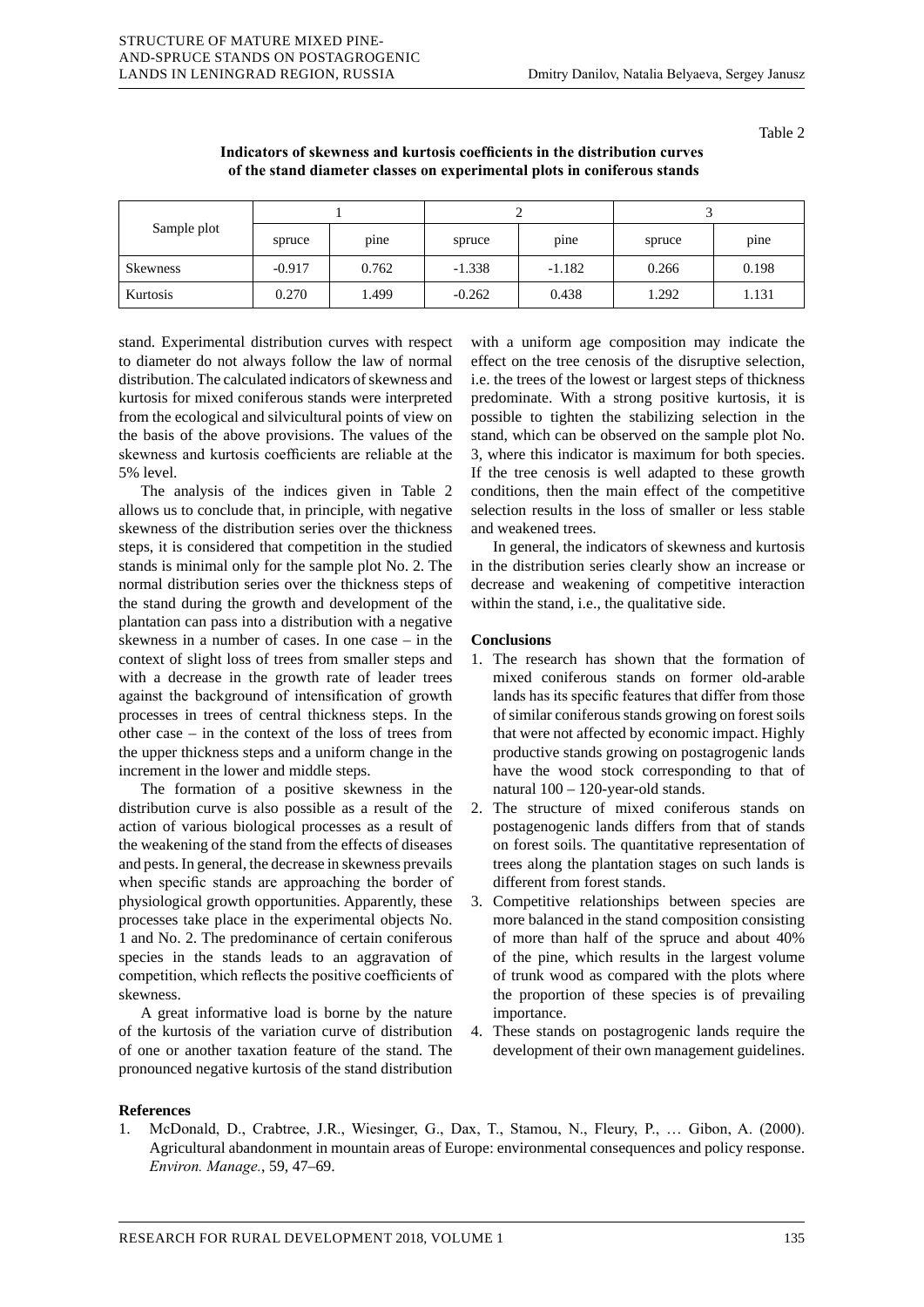- 2. Hansen, M.C., Stehman, S.V., & Potapov, P.V. (2010). Quantification of global gross forest cover loss. Proc. Natl. Acad. Sci. U. S. A., 107, 8650–8655.
- 3. Graf, R.F., Bollmann, K., Suter, W., & Bugmann, H. (2005). The importance of spatial scale in habitat models: capercaillie in the Swiss Alps. *Landscape Ecology*, 20, 703–717.
- 4. Macků, J. (2006). Strategy and criterions for selection of reforestation agricultural plots. In: Neuh Öferová(ed.): Proc. Agricultural Land Afforestation, a Challenge to Forestry Sector. January 17, Kostelec nad Černými lesy.
- 5. Holubík, O., Podrázský, V., Vopravil, J., Khel, T., & Remeš, J. (2014). Effect of agricultural lands afforestation and tree species composition on the soil reaction, total organic carbon and nitrogen content in the uppermost mineral soil profile. *Soil & Water Res.*, 9, 192–200.
- 6. Kozak, J. (2010). Reforesting Landscapes. Reforesting Landscapes Link. *Pattern Process, Landscape Series*, 10, 253–273.
- 7. Bowena, M.E., McAlpinea, C.A., House, A.P.N., & Smith, C.G. (2007). Regrowth forests on abandoned agricultural land: A review of their habitat values for recovering forest fauna. *Biological Conservation*, 140, 273–296. DOI: 10.1016/j.biocon.2007.08.012.
- 8. Kukk, L., Astover, A., Muiste, P., Noormets, M., Roostalu, H., Sepp, K., & Suuster, E. (2010). Assessment of abandoned agricultural land resource for bio-energy production in Estonia. *Acta Agriculturae Scandinavica Section B, Soil and Plant Science*, 60, 166–173.
- 9. Ruskule, A., Nikodemus, O., Kasparinska, Z., Kasparinskis, R., & Brūmelis, G. (2012). Patterns of afforestation on abandoned agriculture land in Latvia. *Agroforestry Systems*, 85, 215–231.
- 10. Flinn, M.K., & Vellend, M. (2005). Recovery of forest plant communities in post-agricultural landscapes. *Frontiers in Ecology and the Environment* 3, Issue 5, 243–250. DOI: 10.1890/1540-9295(2005)003.
- 11. Shi, Z. (2010). Afforestation and stand age affected soil respiration and net ecosystem productivity in hybrid poplar plantations in central Alberta, Canada. A thesis submitted to the Faculty of Graduate Studies and Research in partial fulfillment of the requirements for the degree of Master of Science in Soil. Science. Edmonton. Alberta, 142 p.
- 12. Foster, D.R. (1992). Land-use history (1730–1990) and vegetation dynamics in central New England, USA. *J Ecol,* 80, 753–72.
- 13. Grashof-Bokdam, C.J., & Geertsema, W. (1998). The effect of isolation and history on colonization patterns of plant species in secondary woodland. *J. Biogeogr* 25, 837–46.
- 14. Muñiz-Castro, M., Williams-Linera, & Benay, G. (2006). Distance effect from cloud forest fragments on plant community structure in abandoned pastures in Veracruz, Mexico. *Journal of Tropical Ecology*, 22, n.4, 431–440.
- 15. Silvestrini, M., Cysneiro, A.D., Lima, A.L., Veiga, L.G., Isernhagen, I., Tamashiro, J.Y., ... Rodrigues, R.R. (2012). Natural regeneration in abandoned fields following intensive agricultural land use in an Atlantic forest island, Brazil. *Revista Árvore, Viçosa-MG*, 36, n.4, 659–671.
- 16. Utkin, A.I., Gulbe, T.A., Gulbe, Ya.I., & Ermolova, L.S. (2002). О наступлении лесной растительности на сельскохо-зяйственные земли в верхнем Поволжье (On the invasion of forest vegetation on agricultural lands in the upper Volga region)*. Forest Science.5,* 44–52. (in Russian).
- 17. Paramonov, S.G., & Gryazkin, A.V. (2006). Особенности начальной стадии облесения сельхозугодий Псковской области (Features of the initial stage of afforestation of farmland in the Pskov Region). Agrarian Science for Agriculture: a collection of articles – Barnaul: AGAU Publishing House, Book 3, 382–384 (in Russian).
- 18. Romanenko, G.A. (2008). Агроэкологическое состояние и перспективы использования земель России, выбывших из активного сельскохозяйственного оборота (Agroecological state and prospects for the use of land withdrawn from active agricultural use). Moscow: Federal State "Rosinformagroteh", 64 c. (in Russian).
- 19. Golubeva, L.V. (2015). Лесоводственно-экологическая трансформация постагрогенных земель на карбонатных отложениях в подзоне средней тайги Архангельской области (Forestry-ecological transformation of postagrogenic lands on carbonate deposit soils in subzone of middle taiga of Archangelsk region). Doctoral thesis of agriculture sciences, Archangelsk, 160 c. (in Russian).
- 20. Telesnina, V.M. (2015). Постагрогенная динамика растительности и свойств почвы в ходе демутационной сукцессии в южной тайге (The post-aggrogenic dynamics of vegetation and soil properties during demutational succession in the southern taiga). *Forest Science №4 2015,* 293–306. (in Russian).